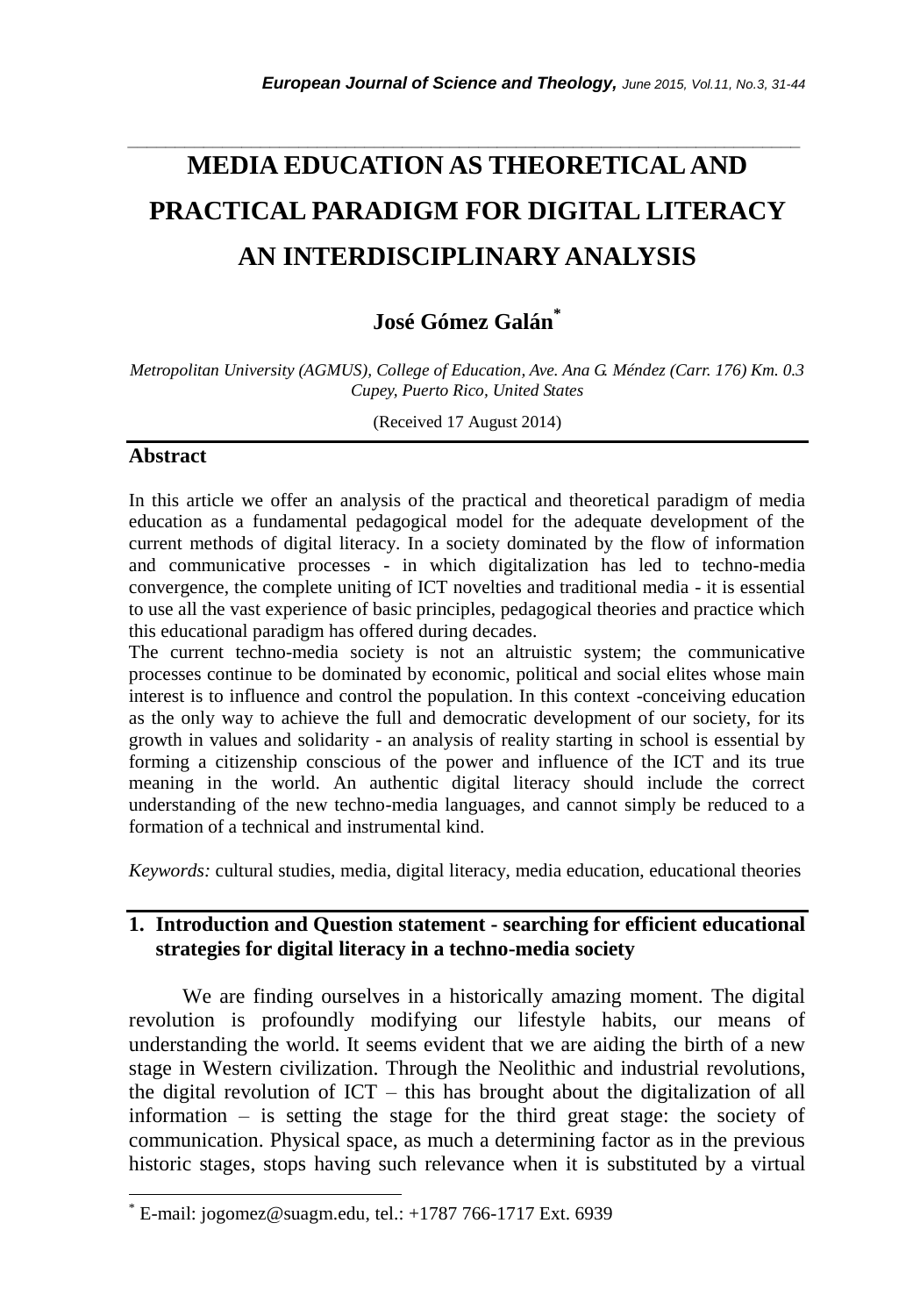space where communications between human beings cover the whole planet, globalizing it in every scope (cultural, economic, social, etc.). The flows of information constitute extremely complicated communicative networks that penetrate everything and decidedly impact our way of living, already so differently than in the past. And everything is just the start of a future that we can glimpse in the distance. In a few decades, more changes will have been produced than in previous centuries, and the evolution of this digital world continues in frenetic progression.

In this new context, education has to offer responses to new needs. The human being of the  $21<sup>st</sup>$  century needs knowledge, capabilities, and outlooks for a new society in which the communicative processes have so much relevance. It is for this reason that we are currently speaking insistently of the need for digital literacy. Just like traditionally, when one of the basic objectives of education was linguistic and cognitive literacy  $-$  with the acquisition of fundamental competencies such as, for example, the ability to read and to write – today, literacy in the new multimedia and hypermedia languages, born in the digital revolution, are also necessary. And the necessary capabilities for using the new tools that make their use and development possible. What we would definitively call digital literacy.

Currently there is abundant scientific literature which attempts to propose answers to what could be the main directives for carrying out adequate digital literacy. There are some important recent contributions according to the educational level of interest, such as Arrow and Finch [1], centred on initial multimedia literacy, for children, in the school environment as well as in the family one; Alvarez, Salavati, Nussbaum and Milrad [2] in primary education offering the results of pedagogical experience in the classroom; Akkoyunlu and Yilmaz [3], focused on the efficiency of teaching staff in this area; Bulfin and Koutsogiannis [4], in secondary education, for adolescents; Goodfellow [5], Olaniyan, Graham and Nielsen [6], Lea [7], centred on higher education. Also to be mentioned is the work of Littlejohn, Beetham and McGill [8] and of Gainer [9], for establishing the state of the question and new approaches to digital literacy.

We consider, however, that on too many occasions the trees don't stop seeing the forest, and in too many research figures from the international scientific community the problem itself certainly appears limited, if only from an instrumental and technical perspective. Digital literacy is reduced to try to develop didactic strategies for the acquisition of competencies in the management of computers, digital whiteboards, tablets, smartphones, operating systems, information searches on the Internet, etc., that is, basic training in hardware and software from a primarily operational dimension.

But the problem today is much greater and should be confronted from its roots. The majority of the school-age population continually acquires digital capabilities in their daily lives, since ICT dominates everything. Except in the cases of digital literacy in the adult population, the didactic instrumental focus is not necessary. The children and young adults of the communication society are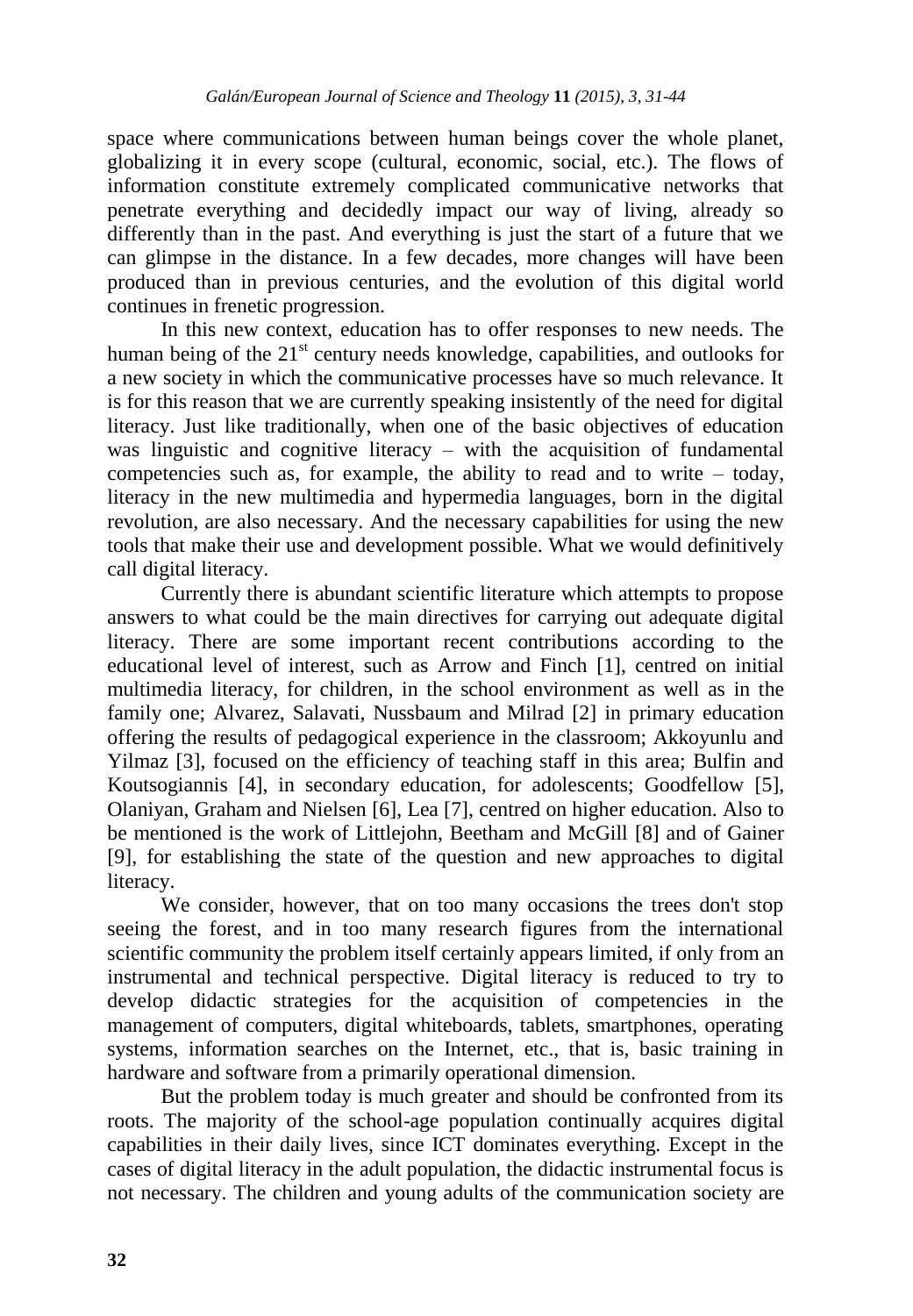perfectly familiar with the employment of new media. The problem, without a doubt, is something else: that these new media decisively condition their lives, they influence them, they affect them, they guide their habits, their interests, their opinions, etc. They are definitely omnipresent in their world; they are their world. And what results is important to highlight: in some way, they are the 'new media'. As such, the educational strategies that we need should be consistent with this and face the real problem.

We will explain in detail the reason for all of this. We start from the fact that we have developed widely in other contributions [10-12], that at present we are, due to the digital revolution created by information and communication technology (ICT), in a process of convergence that we call *techno-media*, and in which media – as much the traditional as the newest, from the press or the radio to the Internet and social networks - stop existing as separate entities in order to form part of a unique digital media that covers the whole of human communication and in which, without a doubt, we find ourselves at its dawn. In the future, there will be only one medium – with many manifestations, naturally, but participating as one essence – in which we will not be able to speak of distinct communicative and/or technological confines. Watching television will mean interacting with what today we do with social networks, reading the press at the same time that we create our own content, listening to the radio while we envision the participation of talk show guests, and we will communicate with each other through videoconferencing with them, etc., the divisions between media will not exist and we will find ourselves in a unique interactive communication system, born of the digital paradigm.

It will even create a convergence of hardware and software, and we will not have a variety of them available to us for the transmission of the different media-technologies, the traditional ones, and we'll call them the new ones. The medium-system will be the same, the only thing that will change will be the size of this medium that we will have at our disposition, through the Internet/Digital paradigm, and we will have all the existing media. The only difference will be the comfort of viewing, portability, etc. But they will have the same functions. That is, we will not talk about different media, but rather of one medium with different sizes adapted to our needs.

But in this new reality, let's not trick ourselves, the structure of power – economic, social, political, etc. – of the classic communication media will not disappear. They will just have been adapted to a new technological framework, but they will continue exercising their influence and domination over citizens, even more intensely than currently, since they will be offering an apparent - yes, apparent - freedom to the user-consumer-voter, who, thanks to the development of digital technologies, will believe that they have widely gained independence and decision-making. But this is just an illusion created by means of supersophisticated communication channels that are controlled, without a doubt, by the same powers that be as always. For this reason, more than for a society of communication – in that the term might denote complete freedom in the flows of communication – it would be necessary to talk of a techno-media society. A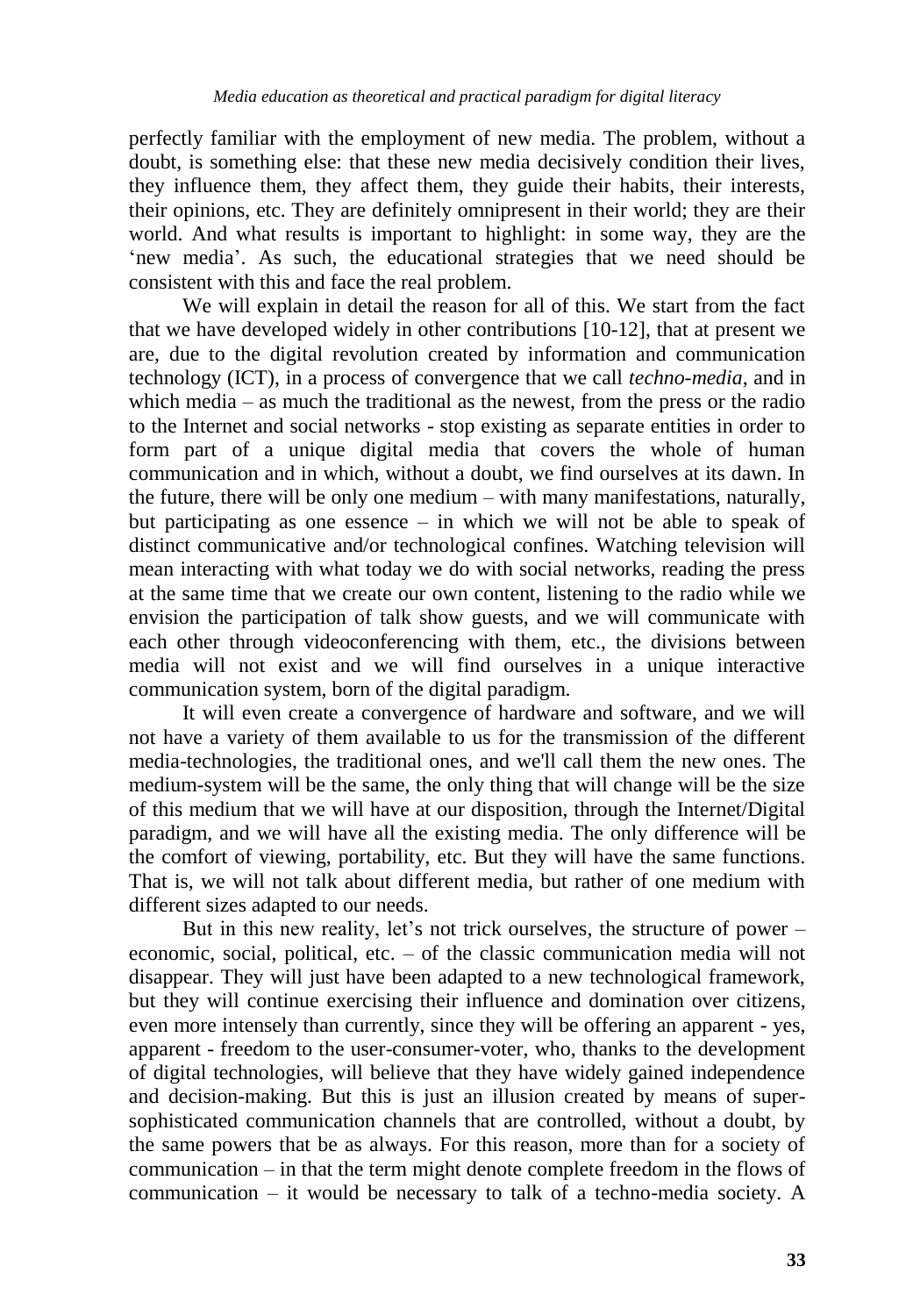society in which the digital revolution, in some way as a result of an adaptation, in the continual processes that The History of Humanity supposes, of the power structures to new scenery in which physical space stops being decisive. And which, as always, supposes enormous benefits in all fields: economic, social, power.

The educational problem of forming our future citizens continues, therefore, including the new situation that emerged in the  $20<sup>th</sup>$  century at the start of the emergence of mass communication media. The digital revolution has promoted its effects enormously, since it has brought the power of communication and its impact on society to extraordinary limits. But this is not a completely new problem. It's the same problem, but increased. And what needs to change is the authentic challenge of digital literacy.

## **2. Digital literacy after media education**

What would be, therefore, the necessary educational and pedagogical strategies for this? What would be the main guidelines that we need to develop today within the scope of *digital literacy*? Undoubtedly, there are those that give us a global response to the main problem: the education of new generations, not only for their integration into society, like what is habitually defended, but for the betterment of it. And this is not achieved, in any way, by training only the children and young adults in order to widen and optimize their instrumental abilities. It is reached by being critical of everything that impedes the global development of society, which generates injustices, inequalities, which does not face the problems affronting humanity and the whole of our planet. But what is necessary is knowledge of our world without interferences and interests created to exclusively benefit the elites.

In this sense, the knowledge of technology and means of communication, the absolute protagonists of our world  $-$  in a global way and in all cases previously described - becomes essential. And the most important is in the world of education, to face the challenge, it is not necessary to create an extraordinary and complex innovation of uncertain productivity, since we already have a fundamental pedagogical paradigm of long-standing tradition and excellent results where it is applied: media education. This would answer every problem that we have presented and would serve, without a doubt, as a base of an authentic digital literacy education that would respond to the true needs of society.

*Media education* is a scientific discipline within the realm of education sciences, which practically came about with the origin of the mass communication media. It is the most widespread term, although we personally prefer to use the term *media pedagogy*. Recently, and above all in the United States, the term *media literacy* [13, 14] has gained ground, although in any case – except in very minor aspects — we are speaking about the same educational paradigm. It is intended primarily for the education of citizens for the adequate use and consumption of techno-media products and also so that they can reach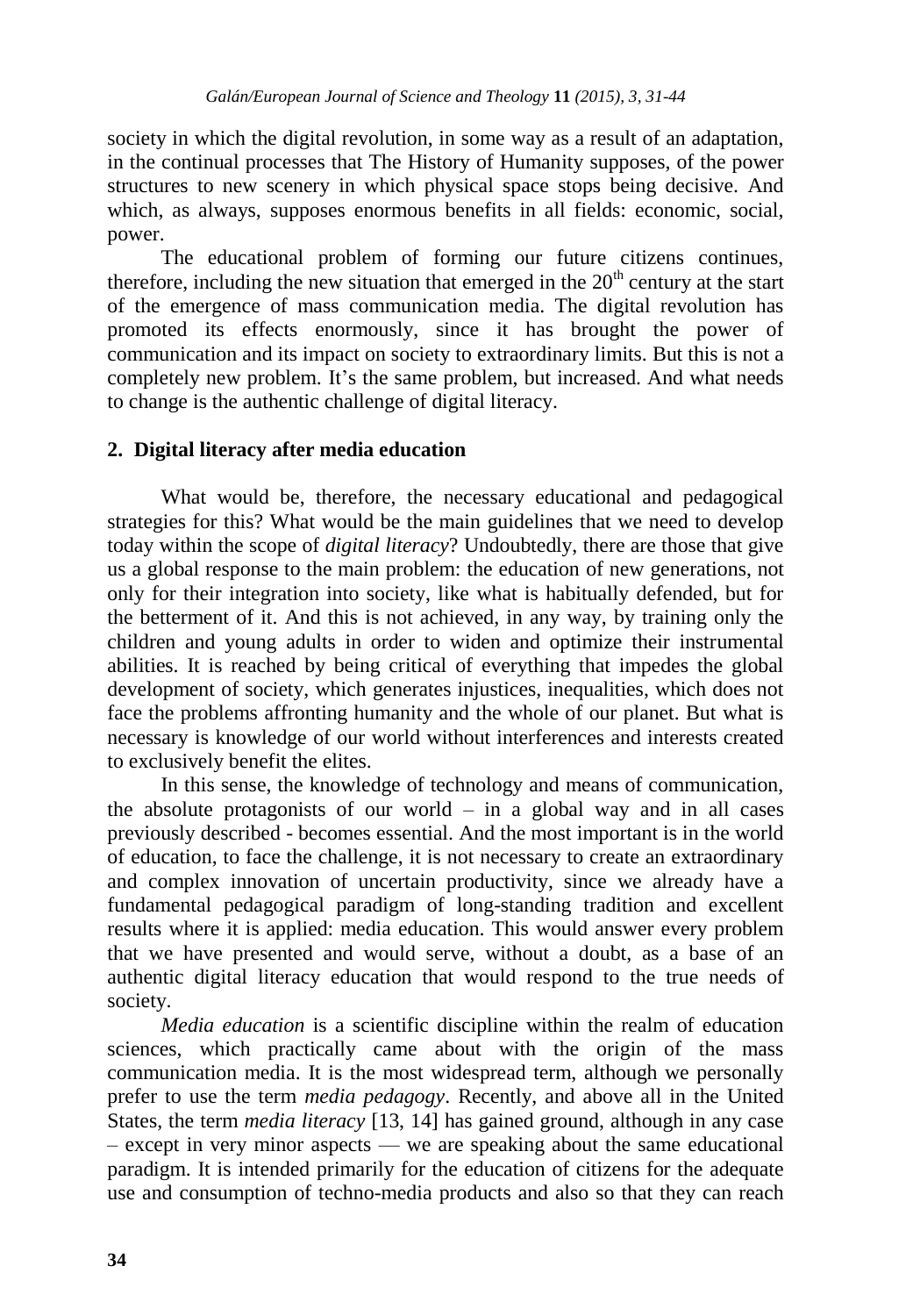the capacities to analyze, use, and even express, in different ways, the message produced by them. Media education proposes as much a theoretical dimension – the study of the problems involved in dialogue with the rest of the educational sciences - as a practical dimension-basically to establish the most accurate didactic strategies and the integration of them in educational contexts. It should not be confused with education through media, that is, the use of media as resources or didactic auxiliaries for the betterment of the teaching-learning processes. In media education, the task of critical training and knowledge of reality is conducted – the media are the objects of study - although both disciplines can be perfectly compatible and even, as we will show in a moment [10, p. 227; 15], complementary.

Currently, media education is essential. To educate in order to form a society that proves to be critical when facing the power of techno-media messages – in all its current characteristics, in the  $21<sup>st</sup>$  century – is one of the essential tasks in any educational context. Teaching professionals need solid training in this discipline, and there is nothing better for this than basing themselves on the knowledge that involves the same constituent pillars, that rose during the whole of the  $20<sup>th</sup>$  century. The milestones reached throughout this ample space of time – and above all from the 1920s to the 1980s – are perfectly valid currently, and what's more, they are more important than ever for any educator since the media has multiplied its power and social presence thanks to the techno-media convergence.

The epistemological structure of media pedagogy or education should not be very different currently, in the society of the digital revolution, from what it was in its origins, since the objectives are similar. Above all we find ourselves with the need for educational processes that facilitate socialization and democratic growth of countries, the main objective of this specialty of the education sciences. We can talk about the updating of methods and didactic models precisely for the techno-media explosion in which we find ourselves, but from a theoretical base the fundamentals are identical. Of course it makes dialogue even more necessary with other sciences or fields of knowledge, even in the realm of pedagogy – let's think about, for example, the necessity of establishing more and more open channels with educational technology - the most important of all is that the collection of what we have obtained until now continues being perfectly valid.

## **3. The processes of human communication and the digital revolution analysis from a cultural and educational perspective**

The digital revolution is a consequence of the established efforts by human beings for improving communication processes. Currently we find ourselves inside the historical process of the evolution and development of the means of communication, that our species, since our origins, has used to transmit all types of information. It's true that there have been decisive moments - and possibly we find ourselves in one of them - but the process has been linear,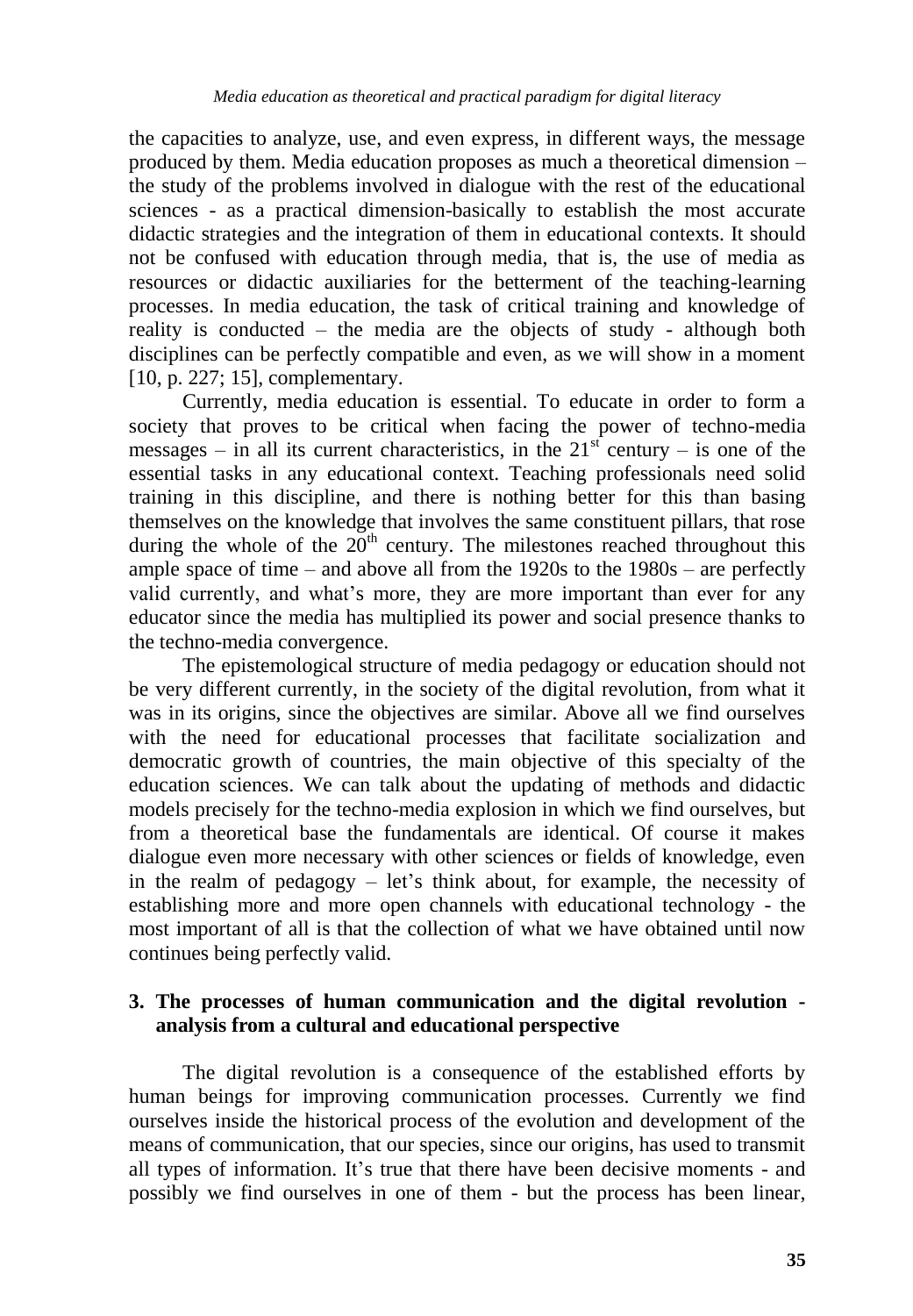consistent with the technological and cultural advances of humanity. It is clear that in moments of revolution we can identify causes and consequences of the historic transformation and in this way better explain the phenomena. And the issue that we are facing now is no exception.

The emergence of means of communication took place in the industrial revolution, and it came alongside vast progress in many fields and dimensions – social, economic, political, cultural, technological, etc. - they have been culminated in recent decades in that which we have denominated, as we already explained, technology-media convergence, which happened thanks to the digital revolution – let's place this within the industrial revolution, like Castells [16] would have defended in his time, or, what only the future will determine, signifies the start of a new revolution whose consequences we are even further from glimpsing [15]. But, certainly, human communication structures continue on in a very similar way.

There is no doubt that throughout history, fundamental moments in the development of the means of human communication have been made, like what the birth of writing could have been – precisely the cusp of the Neolithic revolution, which, in its origins supposed, naturally, a radical transformation of the means of production – or that of the printing press, on the verge of the industrial revolution. Throughout hundreds of years, a gradual growth of the possibilities of communication happened, and the characteristics and means of doing so were diversified. In the  $20<sup>th</sup>$  century, accompanied by the technological development that allowed this process, we find the existence of multiple communicative means that employ the most diverse systems and languages: writing, sound, images, multimedia techniques, etc. And precisely at the end of the last century, however, thanks to the development of information and telematic technology, technologies centred on the automatic treatment of information and the transmission of it through networks – whose initial objective was the optimization of management - another decisive moment in the transformation of means of communication was being forged: the digitalization of information, which brings media to a convergence. Today, in the first half of the  $21<sup>st</sup>$  century, we are witnessing, like astonished spectators, a new revolution of the human communicative processes.

The fundamental difference that we can find is that the process of digitalization has enormously strengthened interactivity with and among media. It has given place to that which is called the sender-receiver model. In many cases, the division between who sends and who receives the information and who acquires it is not clear. Today, users appear as active participants of the product, but also as creators and not just consumers. As such, and as we have pointed out, although the main channels of communication continue being controlled by powerful media groups, the recipient of the messages is offered the illusion of believing him or herself to be the active participant in the process. Naturally he or she only has the possibility of participating in messages of low intensity, imperceptible in the control of the media, but sufficient enough so that he believes himself to be important and decisive within the dynamic.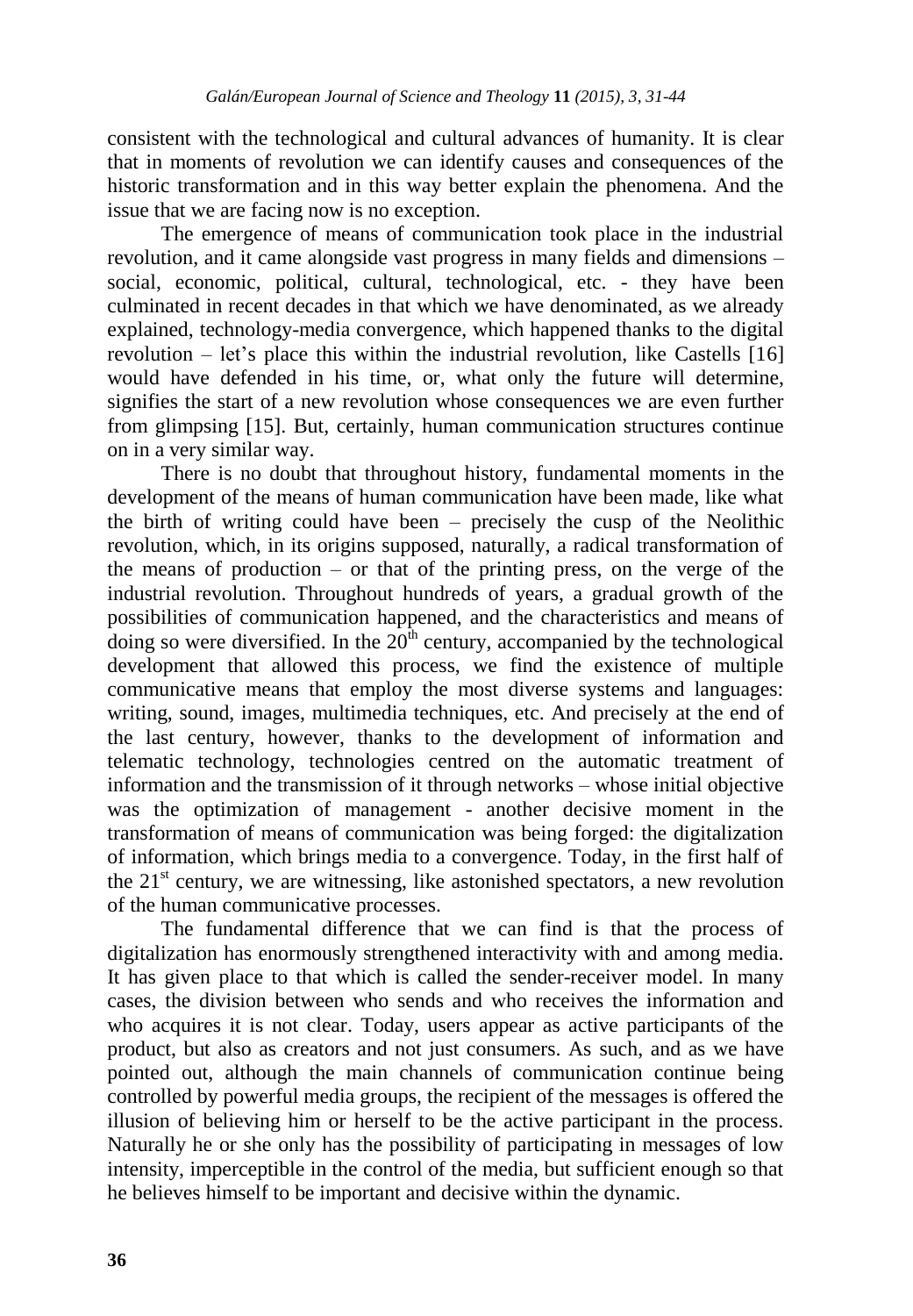In the face of this new reality, we believe that an evolution of the methods and didactic models is necessary, breaking from the traditional bases, which support it, that we will present later on. One of the strategies that we consider most adequate, that would be only an example, is precisely the dialogue within educational technology, about combining within the processes of teachinglearning the presence of the media with didactic resources - all citizens, regardless of age, are users and consumers of them - as an object of study. The facilities that the digital paradigm offers us for the use of the media in the classroom grant us a decisive advantage in order to strengthen education in it. Let's look at an example. Let's think, without going any further, about the possibilities of the press. It would not be the same to have a newspaper available in the classroom with which to develop a concrete didactic activity, as accessing editions on the Internet, which are permanently updated, of four or five newspapers, to take advantage of all the possibilities that they give us, in order to, let' s state our case, do a critical analysis of the news (reading the same news in different papers, measuring the space dedicated by each of them, the treatment, utilized sources, and contrast among them, etc.) The Internet, it's clear, would have made this task easier (and in the opposite way we would have needed to acquire multiple issues, to highlight, to trim the content, etc.) but, in essence, the process of study and pedagogical use of ICT – today turned into powerful media - will be able to support itself on the classical structure of media education.

We can make all this extend to any computer tool or new telematic tool, without going any further than social networks, like Facebook or Twitter, which are currently so popular. We could utilize any of them for didactic development with the goal of strengthening interactivity, group work, creativity, motivation, etc., and surely the results — if everything has been adequately designed based on pedagogy — will be positive. However, and as we widely defended on another occasion [10, p. 532], we cannot stop the margin of impact that these have on society, and especially their influence on childhood and youth. We should take advantage of their use as didactic resources in order to turn them into parallel objects of study, of analysis of their characteristics, of the use that the student makes of them in his life, of the advantages, but also possible dangers that they contain. It would even be adequate to first employ social networks under educational control as preparation for the knowledge and management of the most socially extended, of which, without a doubt, children and young adults will turn into, sooner or later, and then into consumers. We would talk about, therefore, an integral education in which ICT/media is contemplated in their authentic social and educational dimension, in the sphere of techno-media convergence.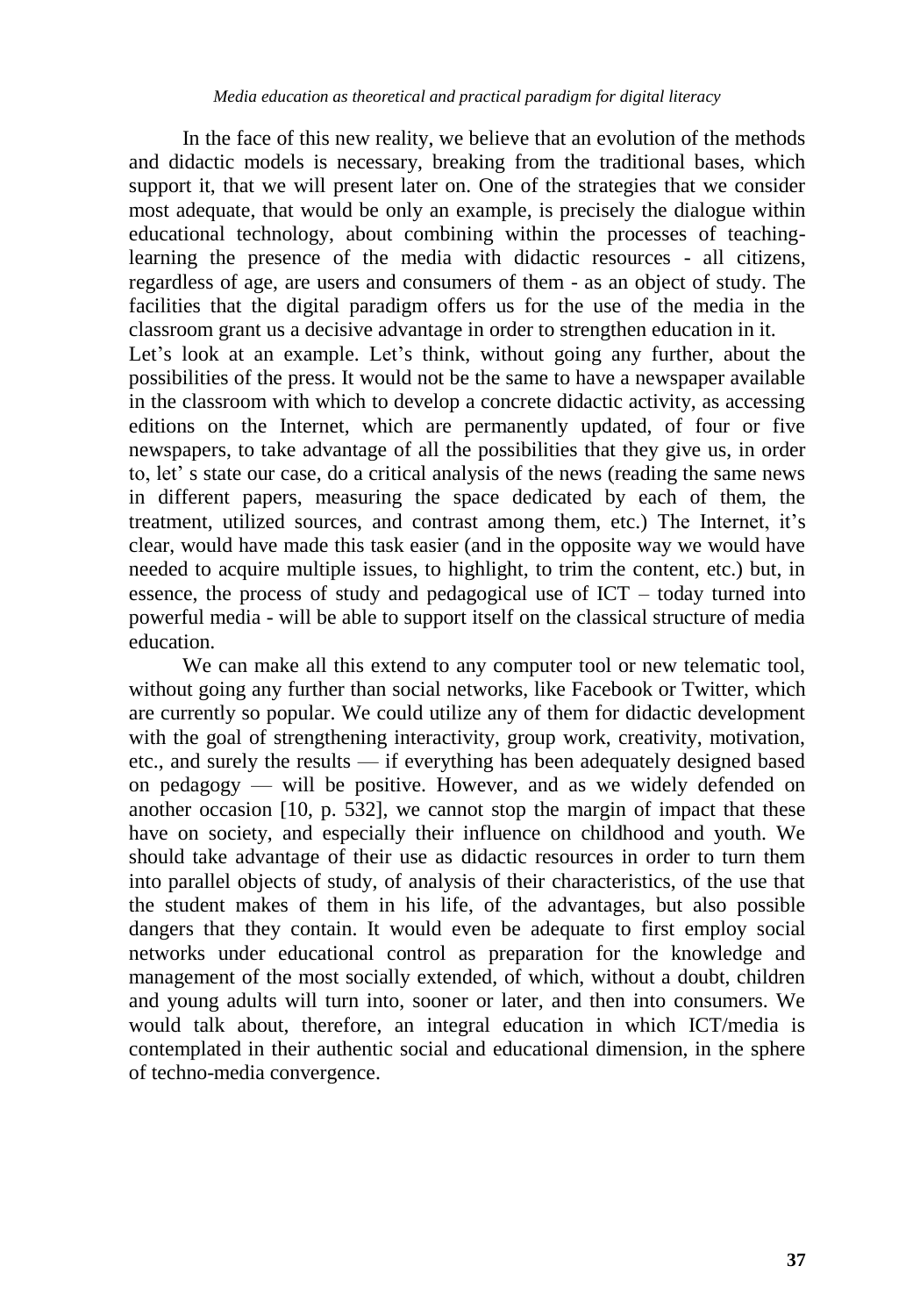#### **4. Theoretical and practical bases of the pedagogical paradigm of media education**

What can, therefore, the pedagogical paradigm of media education, with the goal of completing adequate digital literacy education, provide us? Without a doubt, some solid theoretical and practical structure, gotten thanks to multiple educational experiences which happened for almost a century and in many countries — although it fundamentally developed in the Anglo-Saxon sphere which we consider most important and decisive in the authentic education for this extremely important social dimension. Because, to educate about the media is to educate about digital literacy, definitely. The separation among media alluding to the traditional mass media communication means — and ICT — as technologies of management of information and communication — already does not exist in the context of techno-media convergence. If we can update the methods and models, as we have seen in the practical example presented in the previous point, the objectives of media education today are similar to those pursued in previous decades of the digital revolution. It is to educate in the realm of communication.

We will focus, therefore, on establishing what the educational bases for the media are, which is invaluable for a correct digital literacy education. The first one we will have if we were to do a global review of the evolution of this discipline, is from the first decades of the  $20<sup>th</sup>$  century until approximately the current era. As it is not the objective of this article to make a detailed description of this process — as the most simple description can be found by consulting Rivoltella [17], although we particularly defend an evolution with distinct phases — we will summarize by saying that, throughout this wide space of time there were various objectives to pursue: (1) To describe the educational potential of each means of communication; (2) to study the media in a thematic and methodological multi-disciplinary scope (from Sociology, Psychology, Anthropology, etc., through the use of discourse analysis, image analysis, comparative studies, etc.); and (3) to complete a critical lecture on the technomedia products, naturally, from a pedagogical and educational perspective, as we have presented.

The first of these objectives, centred on the didactic scope, which is fundamental in the whole process of digital literacy education, supposes something that no educational professional should ever forget: the important thing is not the media, but how it is used, the characteristics of the student body, and other related variables. The majority of students developed during so many decades demonstrated that an in-undeniable didactic value exists in each medium, but always some determined conditions for their correct usages are formed. The educational value of a medium is always relative, it can be extremely beneficial but at the same time, if the usage and the context are not favourable for it, it can even be counterproductive. And the long trajectory of the studies centred on this objective, from these dates until today, have not made but corroborated these initial results. Today, in the context of techno-media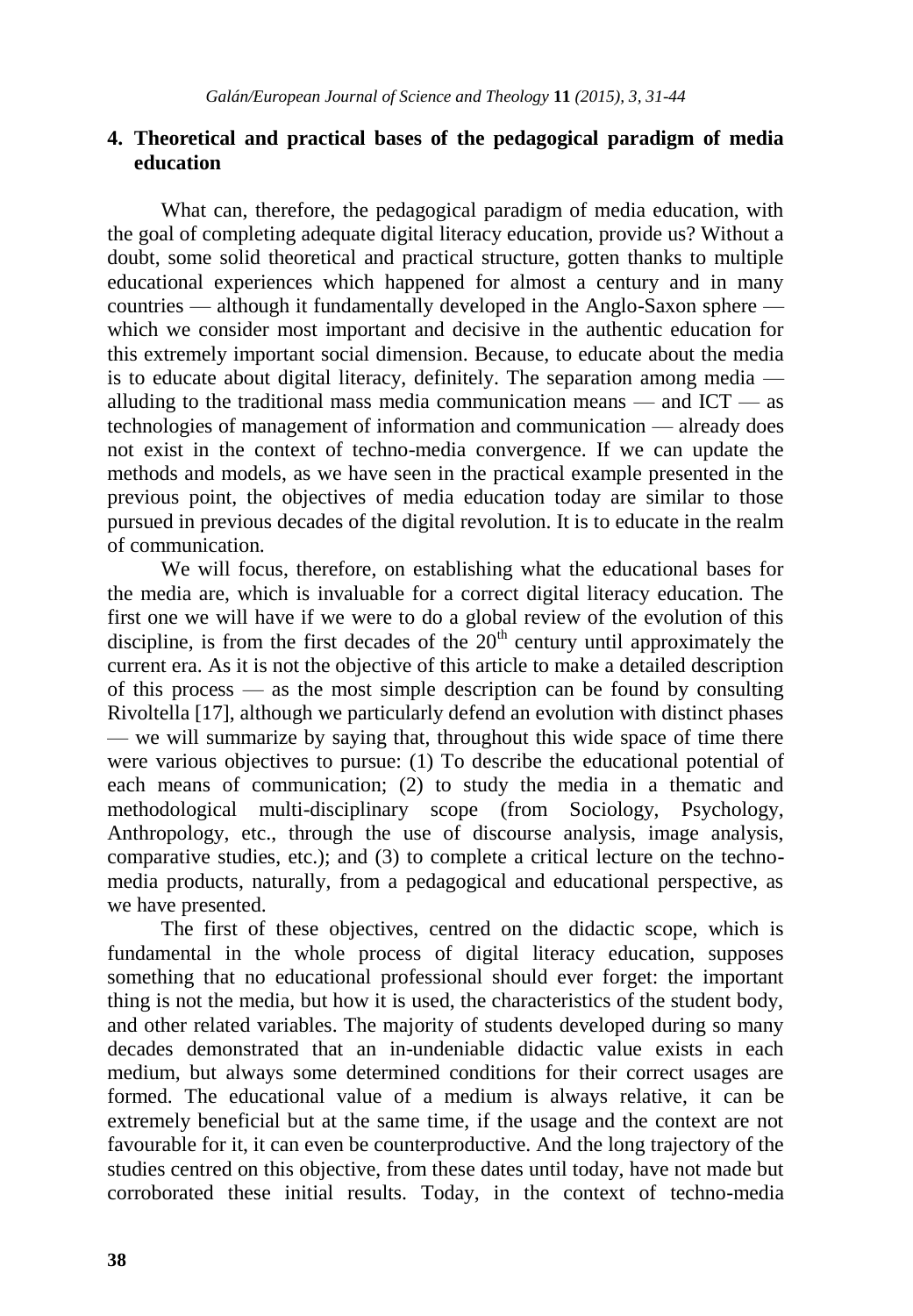convergence, this choice multiplies exponentially, and should always be kept in mind by any educator.

The second objective, the dialogue with other disciplines and the use of multiple methodologies, is the path for the advance of an authentic media education, in the complexity that its objective of study covers. There have existed, throughout this whole extensive space of time, multiple studies and theories which support and intercommunicate with each other. As some authors have defended [17-20], in a review that they did on the characteristics of media education in distinct historical eras, the theoretical configuration of this discipline is found horseback riding between the educational sciences and communicate on sciences, participating in the same way in distinct arenas like semiotics, sociology, cultural studies, linguistics, etc. It is therefore about the specialty of boundaries with multiple methodological possibilities within the sphere of research. And this, for the objective of the present article, is summarily important because it allows us to defend the theoretical review completed throughout different eras, which is extremely valuable currently, in order to define the needs of digital literacy education with a solid background.

In this way, media education has been supported — as Rivoltella defends  $[17]$  or we have studied ourselves  $[15]$  — by a great convergence of studies like those of Hovland [21], Gerbner [22, 23], Gerbner, Gross, Morgan & Signorielli [24] or Noelle-Neumann [25, 26], in the realm of communication theory; McLuhan [27], Hall & Whannel [28], Herman & Chomsky [29], Giroux [30] or Giroux & Shannon [31], in Cultural studies; Baumann [32-34], in Sociology; Eco [35], in Semiotics; Dewey [36], Freire [37, 38] or Freinet [39], in Pedagogy itself; etc. And this would only be an example of an extremely wide panorama. This has given a place for multiple dimensions within media education, and the ways of understanding its functions. Although everyone participating, naturally, in a general and common vision of creating critical attitudes within the student body in the face of techno-media power, which would give a response to the third objective presented. It would bring us enough time and space to describe, not just superficially, that which we will indicate that, in our judgment, the main contributions have been those completed directly by media education specialists who have collected the essentials from the previous studies in order to create a theoretical structure that is rather defined and specific for the discipline. We consider that the research of Masterman [40-42], Buckingham [43, 44], Alvarado & Boyd-Barrett [45], Aufderheide & Firestone [46], Kellner [47, 48], Silverblatt [49], Potter [50], Hart [51], Messaris [52], or Ferguson [53, 54], for example, makes a paradigmatic example of it. The tasks completed by these authors synthesize the best conclusions obtained by the majority of specialists that, in one way or another, have been close to the issue. It's about, therefore, authentic theoretical constructs of the discipline, from those that we should start from, without a doubt, in order to develop a correct digital literacy education.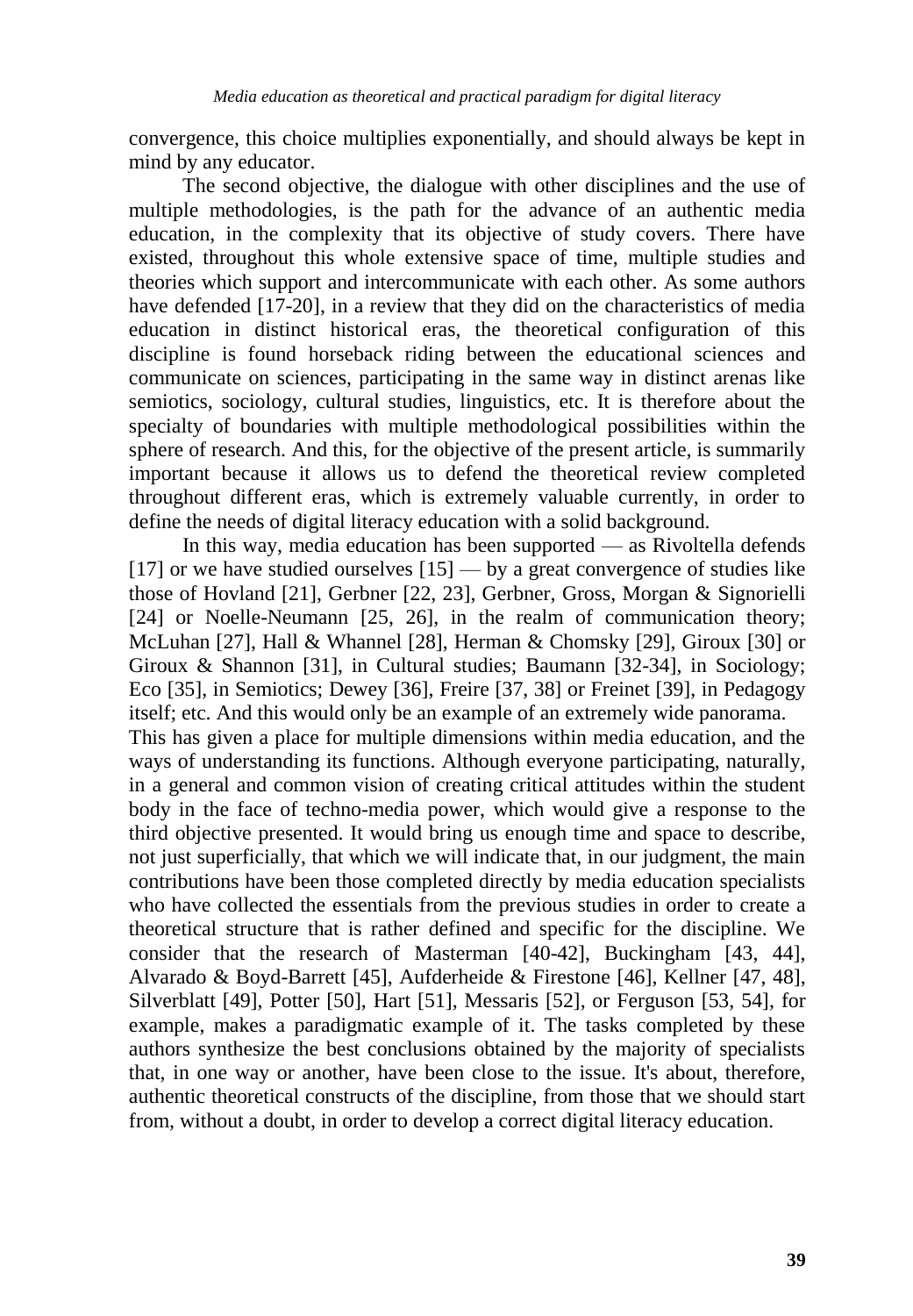#### **5. Principles of digital literacy education in techno-media convergence**

Keeping in mind, therefore, the nucleus of media education, the fruit of our research, we are in a condition to present the fundamental principles of every current process of digital literacy education, and what we consider invaluable currently for the study of education in society of the digital revolution and techno-media convergence, and an authentic education for the citizens of the  $21<sup>st</sup>$ century.

The first response starts with the same question, of why we educate for technology and means of communication today, and how to do it by overcoming the failures that, until now, the aforementioned company has supposed. Masterman [55], from a traditional media education standpoint, culminated this, which is perfectly valid currently, considered that it is invaluable for: (1) The elevated rate of consumption of media and its saturation in current society; (2) the ideological importance of them and their influence as actions of awakening; (3) the increase of the manipulation and production of information and its propagation through them; (4) the progressive entrance of the media in basic democratic processes; (5) the prevailing protagonism of communication by means of the image; (6) the importance of educating students so that they can handle the requirements of the future and (7) the fast increase of national and international pressures with the end of privatizing information.

All of these are not just highly topical reasons, but also are strengthened profoundly by the power today of communicative processes. Although it seems that we find ourselves 25 years after these conclusions, in a distinct technomedia panorama, in the background — and how we have previously defended it — the situation is similar. We would say that it is even more urgent. We would contemplate, for example, the capacity of the current media to manipulate information and to create *virtual realities* that are so difficult to distinguish from true reality.

Once this first question is answered, we would affront the second, which would be focused on determining which benefits we can reach with a digital literacy education originated on the base of media education, further off in the future than the current extended instrumental and technological base. The studies completed for decades, focused on this paradigm, have presented distinct possibilities, but fortunately there is a certain consensus on the advantages that it can report to us. We will select a few of them – conveniently adapted from and contemplated with their own criteria – that have been accepted by the majority of specialists unanimously and are found defended, in large part, by Masterman [55]: (1) To educate for the media strengthens the democratic structures of society; (2) media education allows for critical education in people, within a process that is produced during one's entire life; (3) it causes changes and innovation in education, since it analyzes a reality in continual transformation; (4) media education is a collaborative process, that requires the full intervention of the whole educational community which lays down its bases; (5) the development of the critical capacity of students is its first objective, which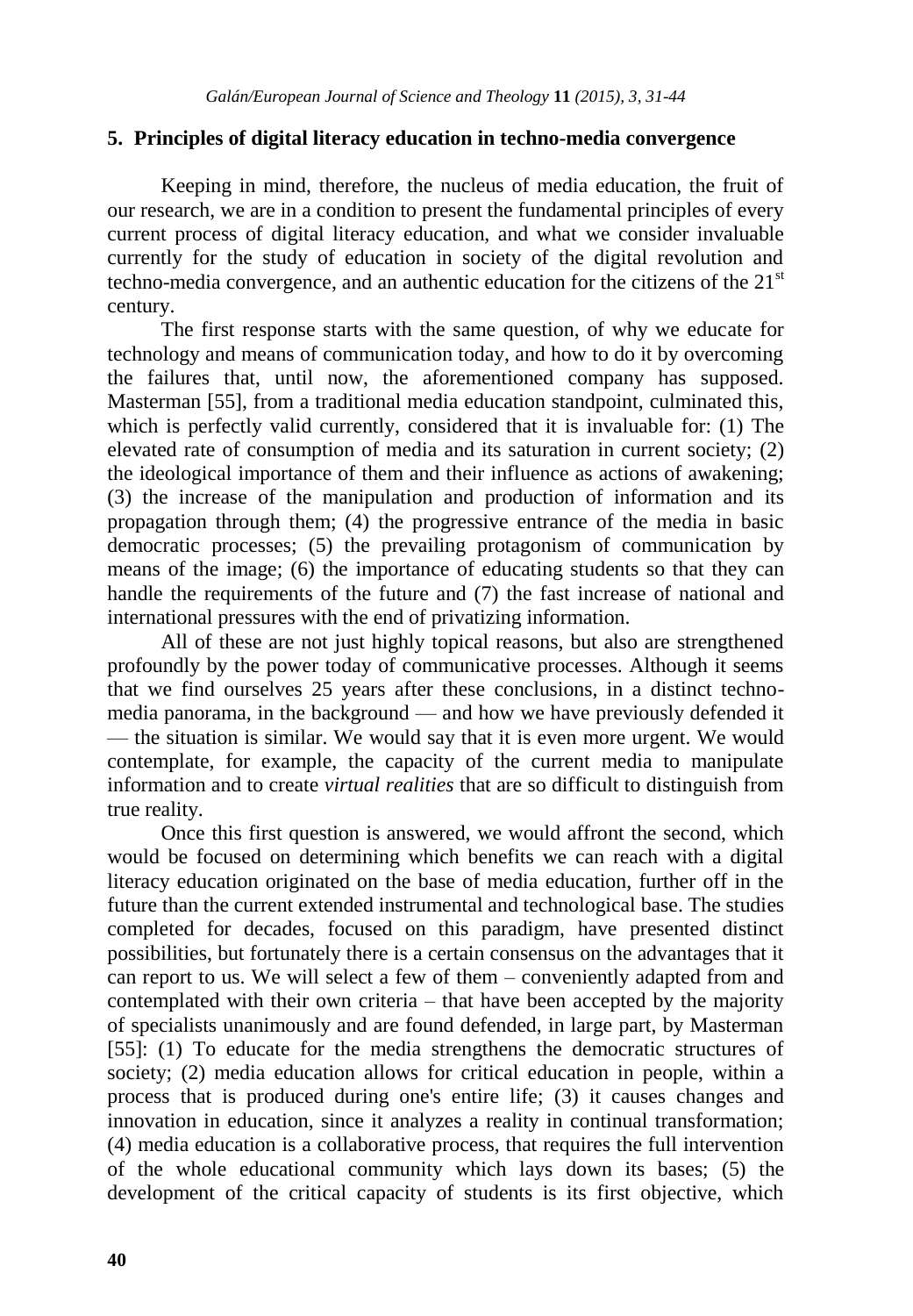implies the overcoming of memorization learning; and (6) media education supposes the application of new pedagogical paradigms: formative education, student-teacher relationships based on the dialogue, didactic methodologies that spur the participation and activity of students, etc.

Basically, we can speak about the settlement of the most open and democratic pedagogies, that promote responsibility and self-learning of students. These last two points already suggested a new didactic for its teaching, and although today there is not a defined methodological framework – perhaps because this should be a function of the environment and the socio-cultural characteristics of the educational context where it is developed, which makes homogeneity impossible – we could point out some considerations for the educational practice with technology and communication media: (1) It is essential that they are considered as systems of symbols or signals, not like reality itself – from the perspective they should be studied; (2) it's necessary to develop in the student the use of analytic instruments that allow him to establish his own criteria of study; and (3) it should be an education based on research, not on imposition.

We finish by offering, therefore, the main principles reached by *media education*, in its many years of application and development, with perfect validity in current society, in the realm of techno-media convergence and digital literacy education. Many recent studies continue insisting on the importance of this discipline, like that of Balazak [56], Faiola, Davis, y Edwards [57], Kratka [58], King [59], Petranova [60] or Zavala [61], which show the interest that continues awakening the scientific community. If we use these principles to form the new generations in the context of a hyper-communicated world and dominated by the flows of information, with all that it implies and that we have described, we will be contributing without a doubt to the progress of our society.

#### **6. Discussion and conclusions**

To achieve digital literacy nowadays a media education is required. Independently of the perspective from which the study and analysis is undertaken, especially if from a multidisciplinary perspective, it is clear that we are passing through a new stage in the occidental civilization. After the Neolithic and then the industrial revolution, the digital revolution is bringing about the third great stage: the information society and/or the communication society. This is leading to the appearance of a new social, political, cultural and economic order whose evolution and results are as yet unpredictable and uncertain.

The digital revolution breaks the barriers of space and time, and information has become the most valuable commodity. The totality of the ICT, which in its day had very specific aims in the military, economic and scientific areas has transformed into consumer and social ones. The powerful mass media, that little by little increased its presence throughout the  $20<sup>th</sup>$  century, took advantage of this situation to increase, in an unheard of way, its power and domination, with all that that implies at the social level. The new digital reality,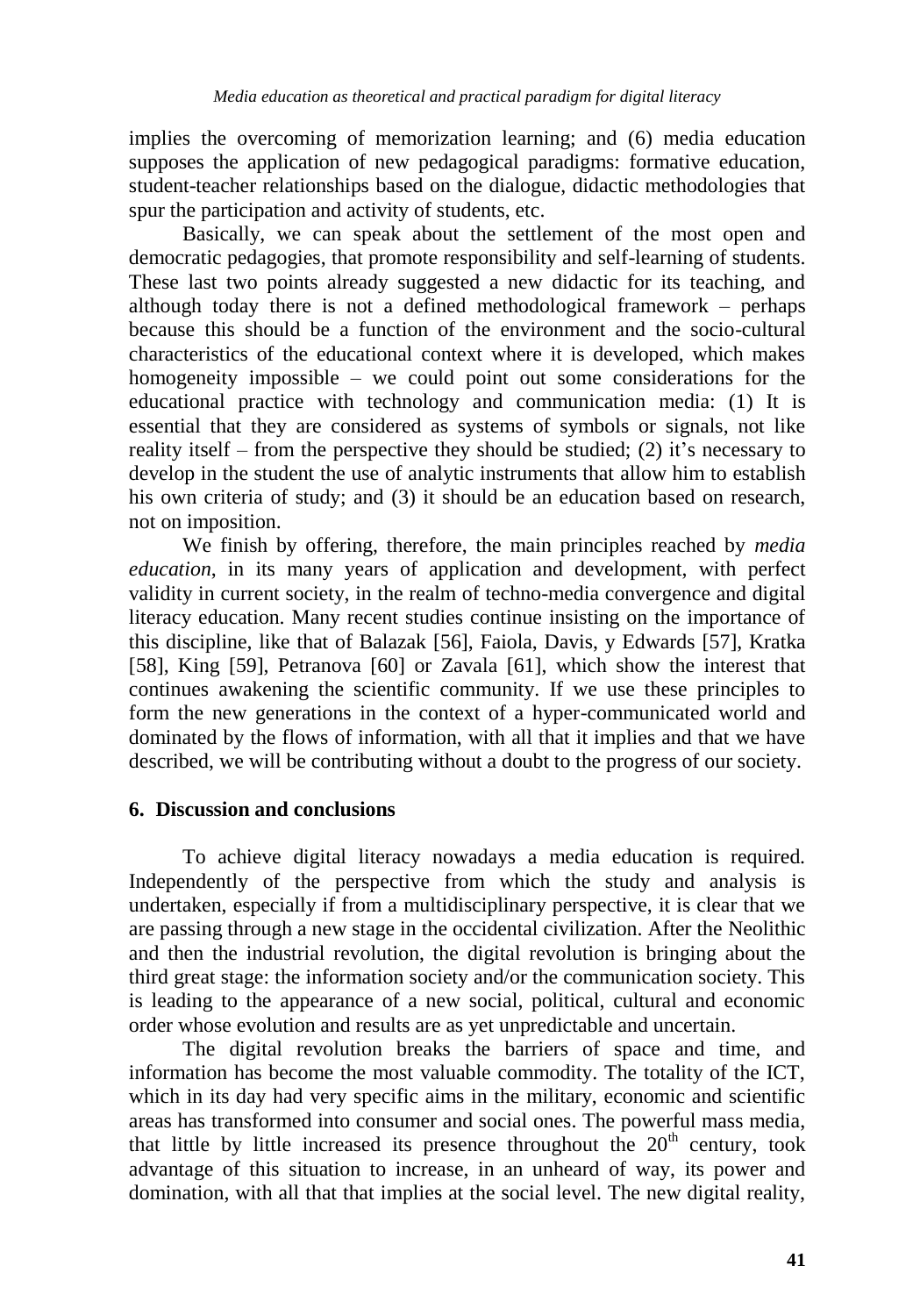championed by the network of networks  $-$  i.e.: Internet  $-$  favours the convergence of all communicative media in existence and becomes the most powerful instrument, resource, means and message in globalized society. An instrument, let us not forget, in the hands of its creators and masters, who have invested so much in its birth and development.

Therefore, far from having communicative freedom and independence, the techno-media society is dominated by economic, political and social elites – ever closer to an evident and common interest; influence over and dominance of the citizens. They are the owners of the system, the creators of technology, the masters of information. However, this new Orwellian big brother is unnoticed in its watching, it is much more subtle, complex, expansive. We have the appearance of complete liberty in social networks, in the transfer of information, in interpersonal communication, etc, but, nevertheless, it is controlling everything. This is natural because far from being a system which is altruistic and concerned about the total development of our civilization, we are in its eyes, above all, consumers, voters and numbers.

In this new reality – the same reality as always but neatly disguised – education could be the catalyst of change, not only continuity. If the educational structures are serving the ICT then they are serving its masters. Therefore, it is imperative to break this tendency and analyze it in a real and critical way, in all its complexity and dimensions. Only through education will it be possible for a better world, the growth of values and solidarity in our society, to fight against so much injustice which exists on our planet and to seek, specifically, the preservation of it, against the threat of an economy which seeks huge and easy benefits for the elite. In school its origin, means and development must be analyzed and citizens prepared to confront the power and influence of the techno-media messages. This is not being done, and we have numerous doubts that this will ever be done. We have to consider, first of all, if current institutions are independent enough to carry this out, but this would be another study.

Let us not be deceived, it is difficult to find new problems. The current ones originated, directly or indirectly, in the historical processes from which they surged. In history it is impossible to speak about novelties which are radically independent from what has come before. Taking this premise as our starting point, and as we have argued, we can observe in the educational area, media education not only belongs to a past which can seem far away, but it is concerned with an educative model of complete and urgent importance. Naturally, a continuous development of this model adapted to changing social characteristics, with its base and foundation, gestated throughout the  $20<sup>th</sup>$ century, is perfectly valid nowadays. This is something which should be essential in the formation of teaching professionals in search of an authentic education for the needs of the contemporary world, and a fundamental pillar of a correct literacy of a citizen of the 21st century. It reaffirms the value which education has for the media as one of the main instruments which will allow us to transform and improve current society, and undertake from grass roots effective digital literacy.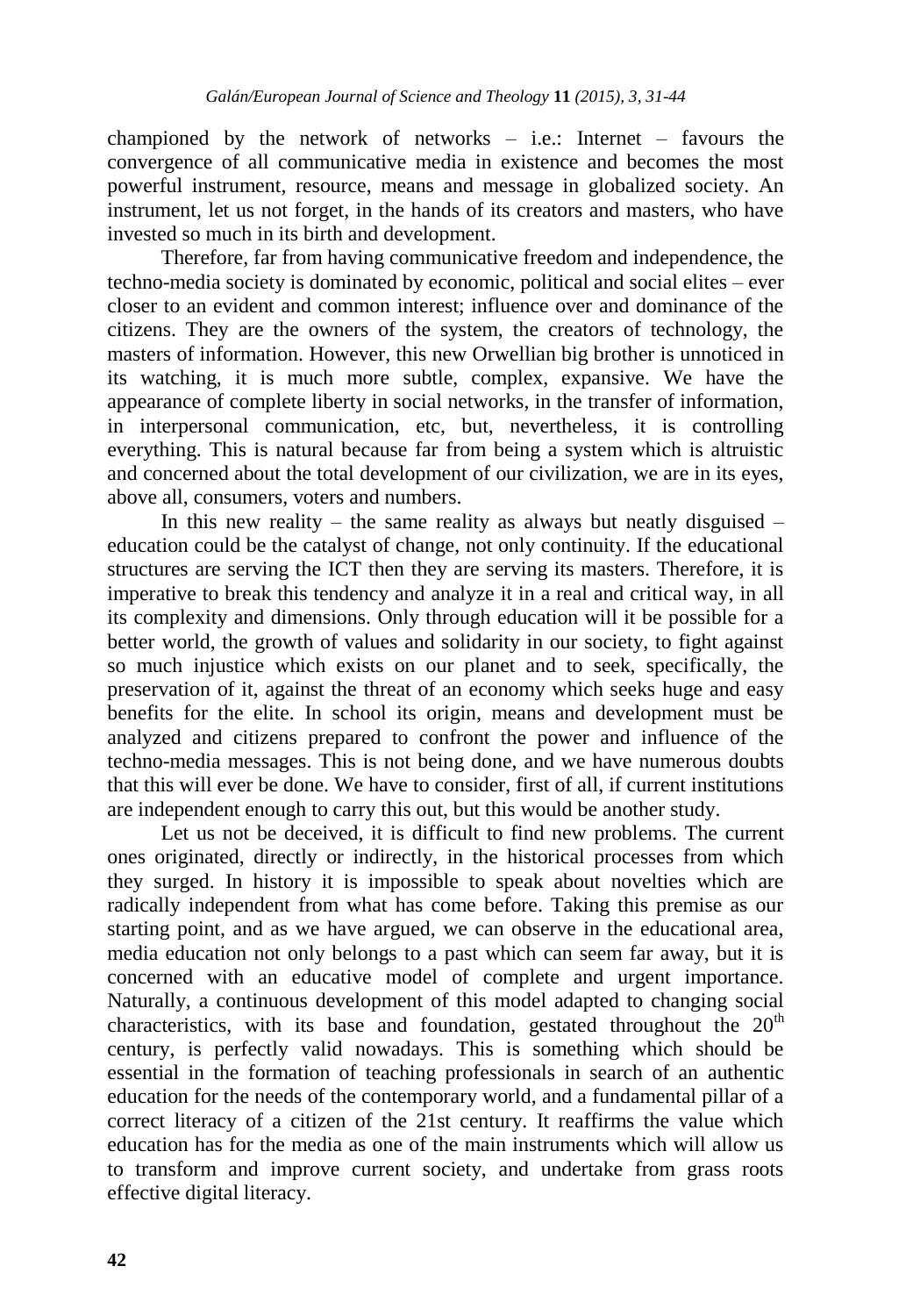#### **References**

- [1] A.W. Arrow and B.T. Finch, Literacy, **47** (2013) 131-141.
- [2] C. Alvarez, S. Salavati, M. Nussbaum and M. Milrad, Comput. Educ., **63** (2013) 368-379.
- [3] B. Akkoyunlu and A. Yilmaz, Egit. Arast., **11** (2011) 33-50.
- [4] S. Bulfin and D. Koutsogiannis, Language and Education, **26** (2012) 331-346.
- [5] R. Goodfellow, La Enseñanza en Enseñanza Superior, **16** (2011) 131-144.
- [6] M. Olaniyan, D. Graham and D. Nielsen, *Digital Literacy in Higher Education: Enhancing Learning and the Student Experience*, Proc. of Inted2012: International Technology, Education and Development Conference, 2012, 1522-1528.
- [7] M.R. Lea, Teach. High. Educ., **18** (2013) 106-118.
- [8] A. Littlejohn, H. Beetham and L. McGill, J. Comput. Assist. Lear., **28** (2012) 547- 556.
- [9] J. Gainer, J. Adolesc. Adult Lit., **56** (2012) 14-17.
- [10] J. Gomez-Galan, *Educar en Nuevas Tecnologías y Medios de Comunicación*, FEP, Sevilla-Badajoz, 2003.
- [11] J. Gomez-Galan, eLearning Papers, **26** (2011) 1-7.
- [12] J. Gomez-Galan and S. Mateos, Eur. J. Teach. Educ., **17(1)** (2004) 99-107.
- [13] W.J. Potter, *Media Literacy*, Sage, Thousand Oaks, 2001.
- [14] D. Kellner and J. Share, Discourse-Abingdon, **26(3)** (2005) 369-386.
- [15] J. Gomez-Galan, Comunicación y Pedagogía, **221** (2007) 44-50.
- [16] M. Castells, *The Information Age: Economy, Society and Culture*, Wiley-Blackwell, Malden, 2010.
- [17] C. Rivoltella, *L'Audiovisivo e la Formazione. Metodi per l'Analisi*, CEDAM, Padova, 1998.
- [18] E. Wartella and B. Reeves, J. Commun., **35(2)** (1985) 118-133.
- [19] F. Mariet and L. Masterman (eds.), *Media Education in 1990's Europe*, Council of Europe. Strasbourg, 1994.
- [20] J. Gonnet, *Education et Mèdias*, PUF, Paris, 1997.
- [21] C.L. Hovland, *Effects of the Mass Media of Communication*, in *Handbook of Social Psychology*, G. Lindzey (ed.), Addison-Wesley, Reading (MA), 1954, 1062-1103.
- [22] G. Gerbner, *Mass Media and Human Communication Theory*, F. E. Dance. (ed.). Human Communication Theory. Original Essays, Holt, Rinehart and Winston, New York, 1967, 40-57
- [23] G. Gerbner, Ann. Am. Acad. Polit SS., **447** (1980) 64-70.
- [24] G. Gerbner, G. Gross, M. Morgan and N. Signorielli, *Growing up with Television: the Cultivation Perspective*, in *Media Effects: Advances in Theory and Research*, J. Bryant & D. Zillman (eds.), Hillsdale, Erlbaum, 1994, 17-42.
- [25] E. Noelle-Neumann, Studies in Broadcasting, **9** (1973) 67-112.
- [26] E. Noelle-Neumann, Public Opin. Quart., **43** (1979) 143-156.
- [27] M. McLuhan, *Understanding Media: Extensions of Man*, MIT Press, Cambridge, 1964.
- [28] P.W. Hall and P. Whannel, *The Popular Arts*, Hutchinson, London, 1964.
- [29] E.S. Herman and N. Chomsky, *Manufacturing Consent: The Political Economy of the Mass Media*, Pantheon Books, New York, 1988.
- [30] H. Giroux, *Border Crossings: Cultural Workers and the Politics of Education*, Routledge, New York, 1992.
- [31] H. Giroux and P. Shannon (eds.), *Education and Cultural Studies: Towards a Performative Practice*, Routledge, London, 1997.